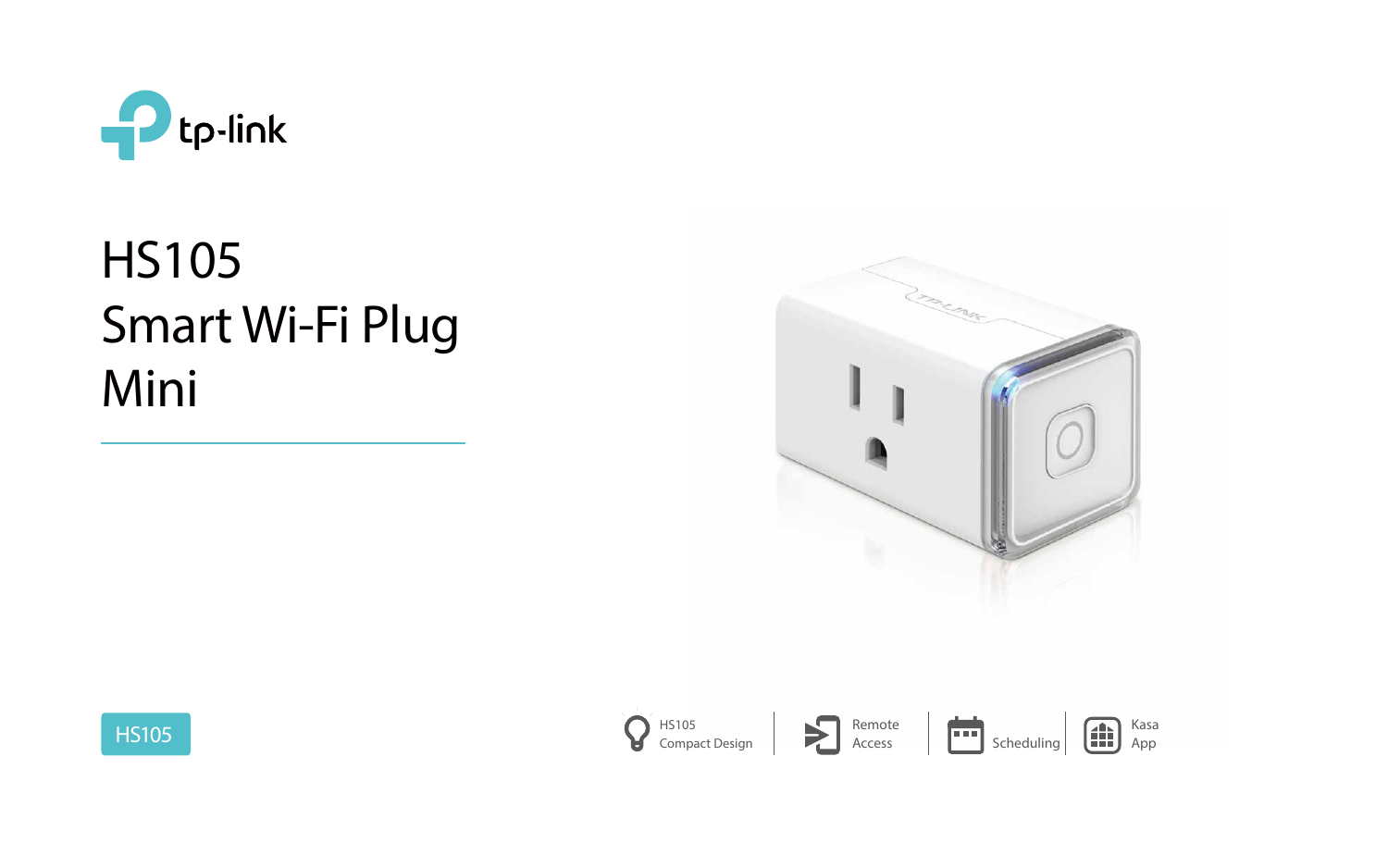# **Highlights**

### Remote Access Scheduling

 Control devices connected to the Smart Plug wherever you have Internet using the free Kasa app on your smartphone.

 Schedule the Smart Plug to automatically power electronics on and off as needed, like setting lights to come on at dusk or turn off at sunrise.



TP-Link HS105 Smart Wi-Fi Plug Mini

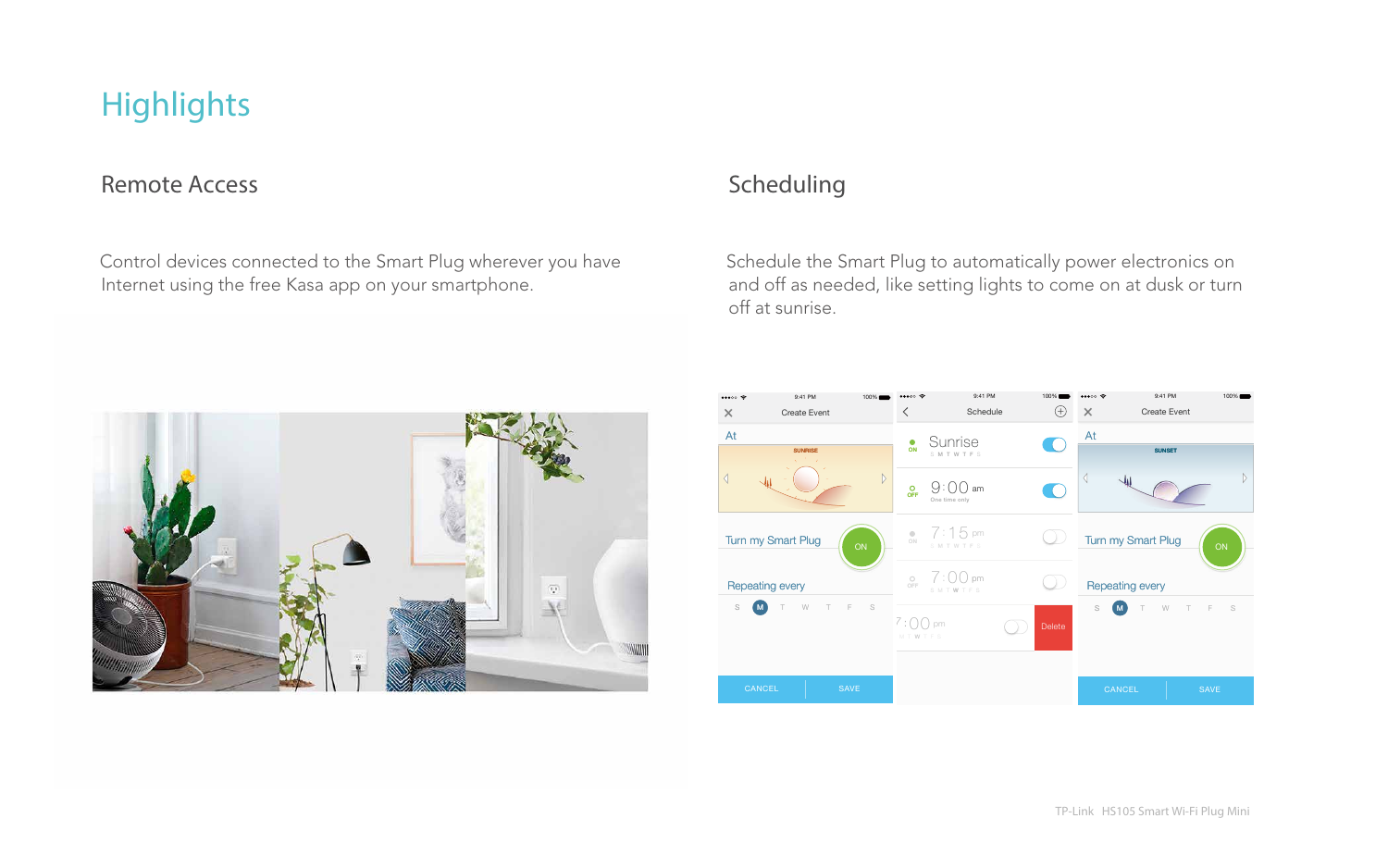Turns your devices on and off at different times to give the appearance that someone is home.

# Away Mode **Amazon Echo Voice Control**

 Amazon Echo (sold separately) lets you control devices connected to the Smart Plugs just using your voice.





TP-Link HS105 Smart Wi-Fi Plug Mini

# Highlights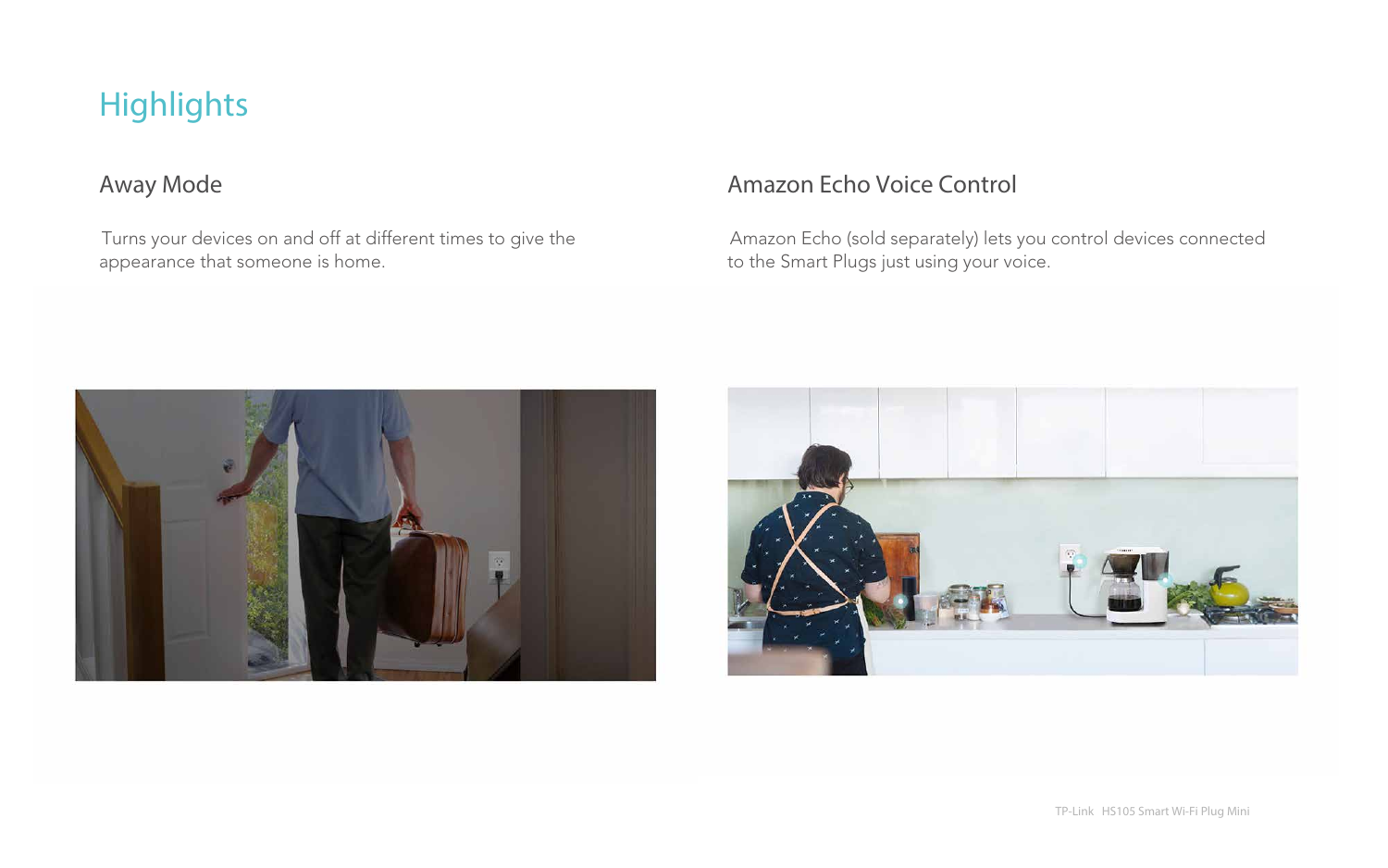- · **Anytime, Anywhere** The Smart Plugs make it easy to manage your household electronic devices anywhere in the world with a tap of your smartphone.
- · **Schedule and Timer** Deter bad guys by setting your lights to turn on and off on a schedule so it seems like you're home when you are actually away. And the count down timer gives you a peace of mind, which automatically switches off the running household appliances as your settings.allows onling updating on the web UI

## Ease of Use Compatibility

- · **Compatible with Amazon Echo** You can pair the Smart Plugs with Amazon Echo for voice control.
- · **Compatible with Android, iOS** The free Kasa app lets you run them from any Android ( 4.1 and higher ) or iOS ( iOS 8 and higher ) smartphone.

TP-Link HS105 Smart Wi-Fi Plug Mini

# Features